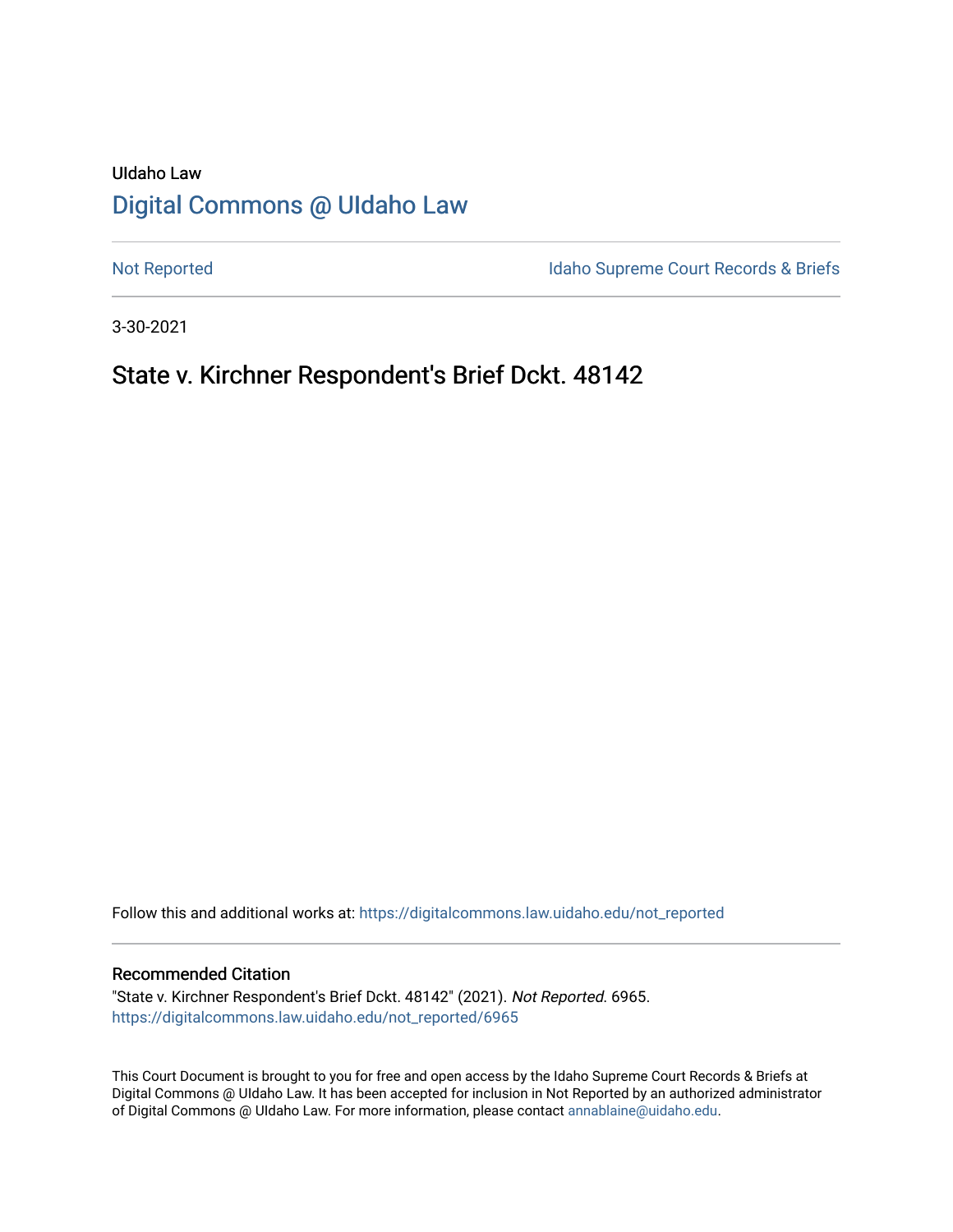Electronically Filed 3/30/2021 3:09 PM Idaho Supreme Court Melanie Gagnepain, Clerk of the Court By: Brad Thies, Deputy Clerk

LAWRENCE G. WASDEN Attorney General State of Idaho

COLLEEN D. ZAHN Deputy Attorney General Chief, Criminal Law Division

KENNETH K. JORGENSEN Deputy Attorney General P.O. Box 83720 Boise, Idaho 83720-0010 (208) 334-4534 E-mail: [ecf@ag.idaho.gov](mailto:ecf@ag.idaho.gov) 

## IN THE SUPREME COURT OF THE STATE OF IDAHO

| NO. 48142-2020             |
|----------------------------|
|                            |
| Bonneville County Case No. |
| CR10-19-7264               |
|                            |
|                            |
| <b>RESPONDENT'S BRIEF</b>  |
|                            |
|                            |
|                            |

## ISSUE

Has Kirchner failed to establish that the district court abused its discretion by imposing a unified sentence of 10 years, with two years fixed, upon his guilty plea to attempted strangulation?

## ARGUMENT

## Kirchner Has Failed To Establish That The District Court Abused Its Sentencing Discretion

## A. Introduction

On July 26, 2019, Kirchner repeatedly asked his girlfriend of three years, Heather, "to come to his house," where she had been "stay[ing] the night with [Kirchner] a few times a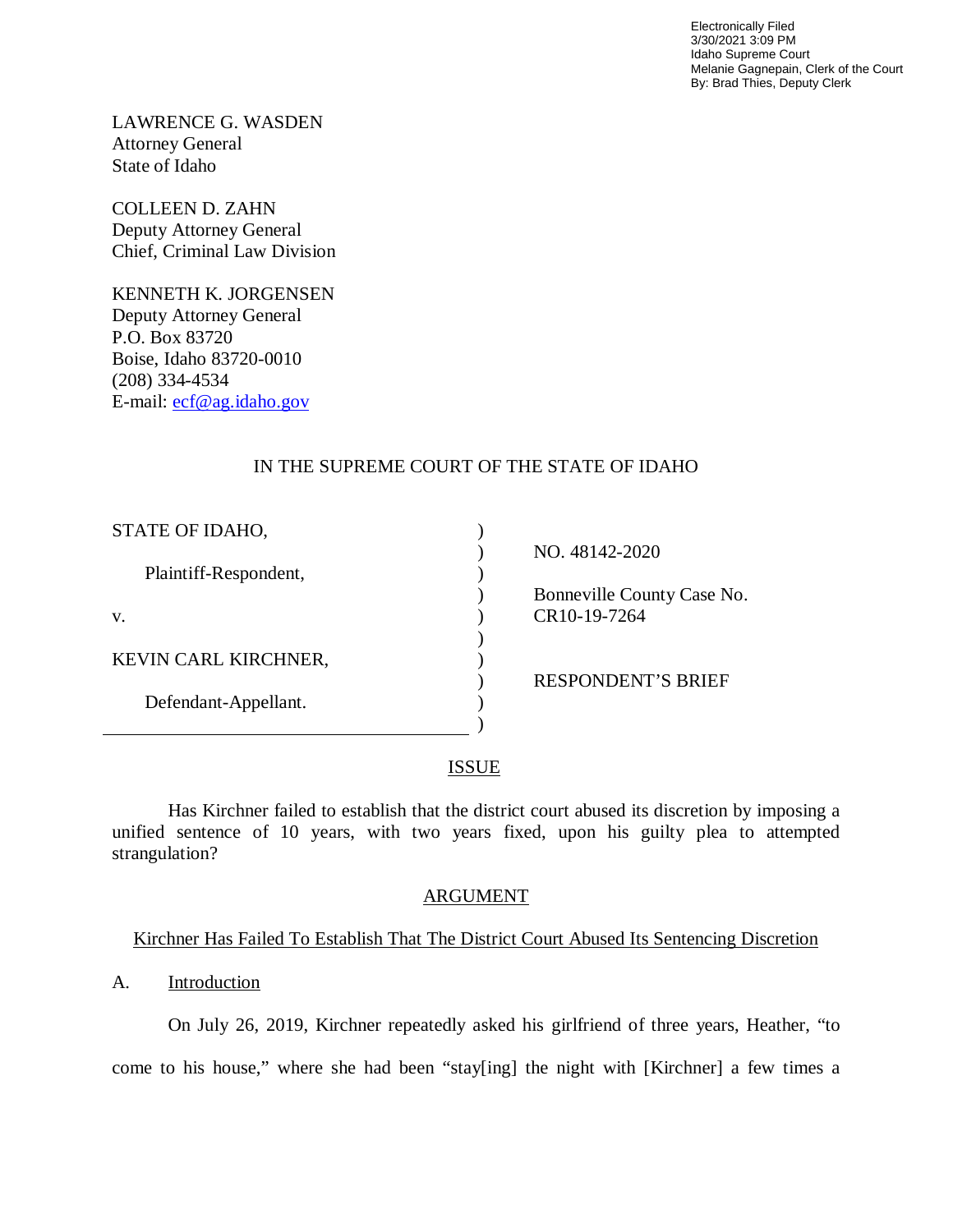week." (R., p. 13.) Heather arrived at Kirchner's residence at approximately 5:30 A.M. (Id.) They "were hanging out," then "slept for a little bit," after which Heather "got up and put her sweatshirt back on and [Kirchner] got angry because he thought she was trying to leave." (Id.) He "threw her on the ground" and began "hitting her in the face." (Id.) Kirchner "put his hands around her neck [while] he was on top of her" and strangled her to the point that she "could not breathe." (R., pp. 13-14.) He told her he was going to use his "Taser gun" on her and "slapped her in the face ... with both hands." (R., p. 14.) Heather "was fighting trying to get away but [Kirchner] was to[o] strong," so she "just tried to get him to stop hurting her"; she estimated that "he was hurting her for about a half hour." (Id.)

Heather was eventually able to get away from Kirchner and fled from his residence. (R., p. 13.) She "waved down" a woman who was driving by, who subsequently contacted law enforcement and reported that Heather "got beat up by her boyfriend" and that Heather "was hiding because she kept seeing her boyfriend drive by and was very scared of him." (Id.) The woman also advised that Heather was "crying and very distraught," had "a big goose egg about her left eye and … red marks on her neck," and "was wearing shorts and a sweatshirt but no shoes." (Id.) An officer "arrived in the area shortly" thereafter – at approximately 7:53 A.M. – but "was not able to find [Heather]." (Id.)

Approximately one hour later, "a different male reporting party" contacted law enforcement and "gave the same description as the prior reporting party." (Id.) Officers responded to the area and located Heather. (Id.) Heather "was crying and very hesitant to talk with [the officers]," but she eventually told them that Kirchner "beat her up and would not let her leave," that he "did this kind of thing to her before," and "she is scared of him and he threatens her." (Id.) The officers observed "very noticeable petechial marks on both sides of her neck"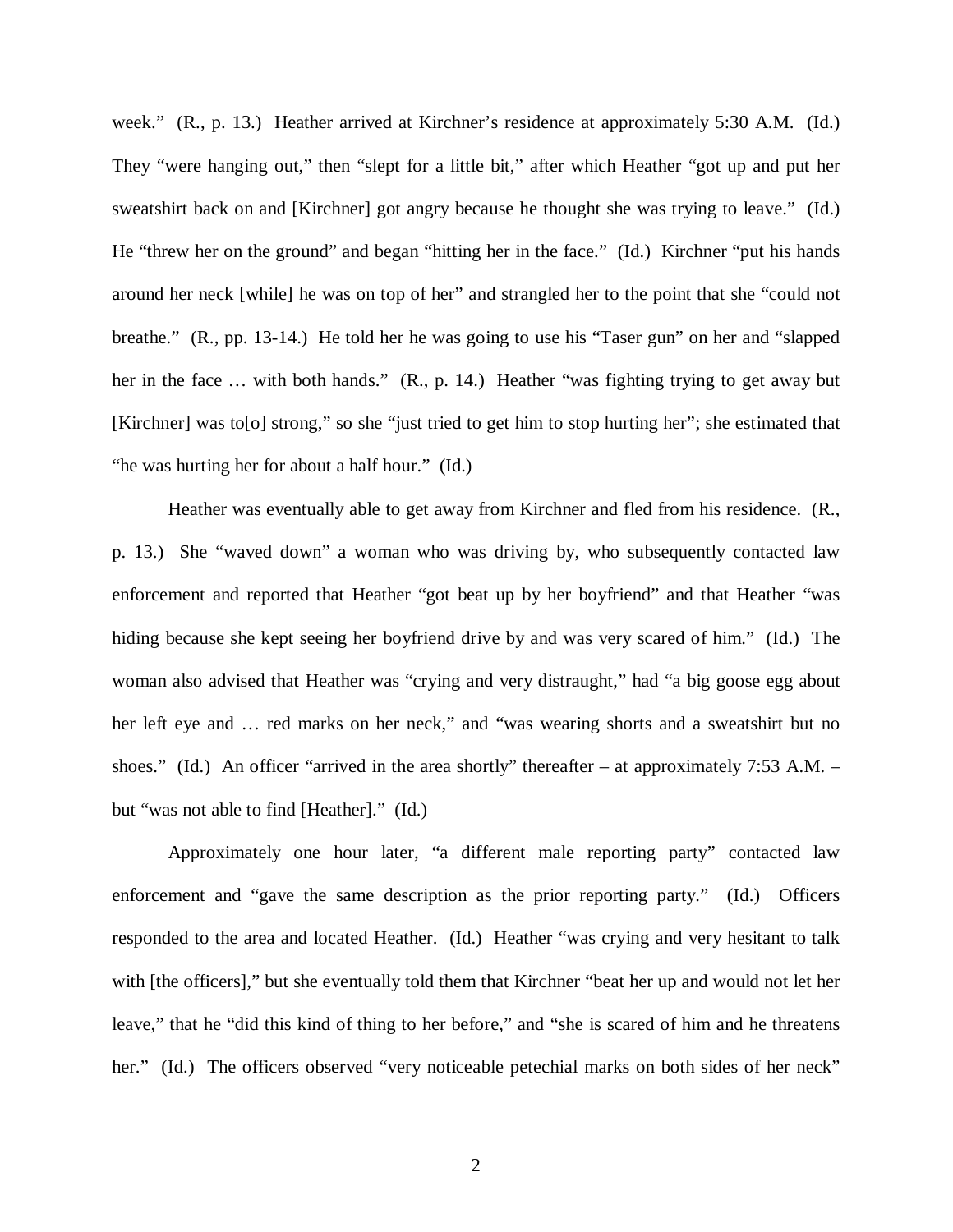and "asked Heather what happened to her neck." (R., pp. 13-14.) "[A]fter not wanting to tell [the officers] for a while, she finally ... said [Kirchner] put his hands around her neck" and "she was scared because she could not breathe." (Id.)

The state charged Kirchner with attempted strangulation and battery. (R., pp. 43-45.) Pursuant to a plea agreement, Kirchner entered an Alford<sup>[1](#page-3-0)</sup> plea to attempted strangulation and the state agreed to dismiss the battery charge, as well as a separate case in which Kirchner was charged with felony witness intimidation, and to not file "felony stalking charges." (R., pp. 75- 78, 81-82; PSI, p. 10. [2](#page-3-1) ) On January 7, 2020, the district court released Kirchner to Pre-Trial Services pending sentencing. (R., pp. 69-70.) Pre-Trial Services subsequently requested that Kirchner's release be revoked, advising that Kirchner "admitted to using methamphetamines on  $1/16/20$ ," he "failed to appear to drug testing on  $1/24$ ,  $1/27$ ,  $1/29$ ,  $1/31/20$ , and the whole month of February," and "[m]ultiple attempts to contact him [were] unsuccessful." (R., p. 87.) The district court continued Kirchner on Pre-Trial Services release. (R., p. 86.) Two days later, Pre-Trial Services again requested that Kirchner's release be revoked, as he had acquired new charges for violating a no contact order and possession of drug paraphernalia. (R., p. 88.) The district court issued a bench warrant and later revoked Kirchner's release. (R., pp. 6, 99.)

The state filed a notice of intent "to not be bound by the sentencing recommendations made in the Plea Agreement due to the fact that [Kirchner] has violated the terms of his plea agreement." (R., pp. 97-98.) At sentencing, the district court imposed a unified sentence of 10 years, with two years fixed, and retained jurisdiction. (R., pp. 111-15.) Kirchner filed a notice

 $\overline{a}$ 

<span id="page-3-0"></span><sup>&</sup>lt;sup>1</sup> North Carolina v. Alford,  $400$  U.S. 25 (1970).

<span id="page-3-1"></span><sup>&</sup>lt;sup>2</sup> PSI page numbers correspond with the page numbers of the electronic file "Confidential" Exhibit Record.pdf."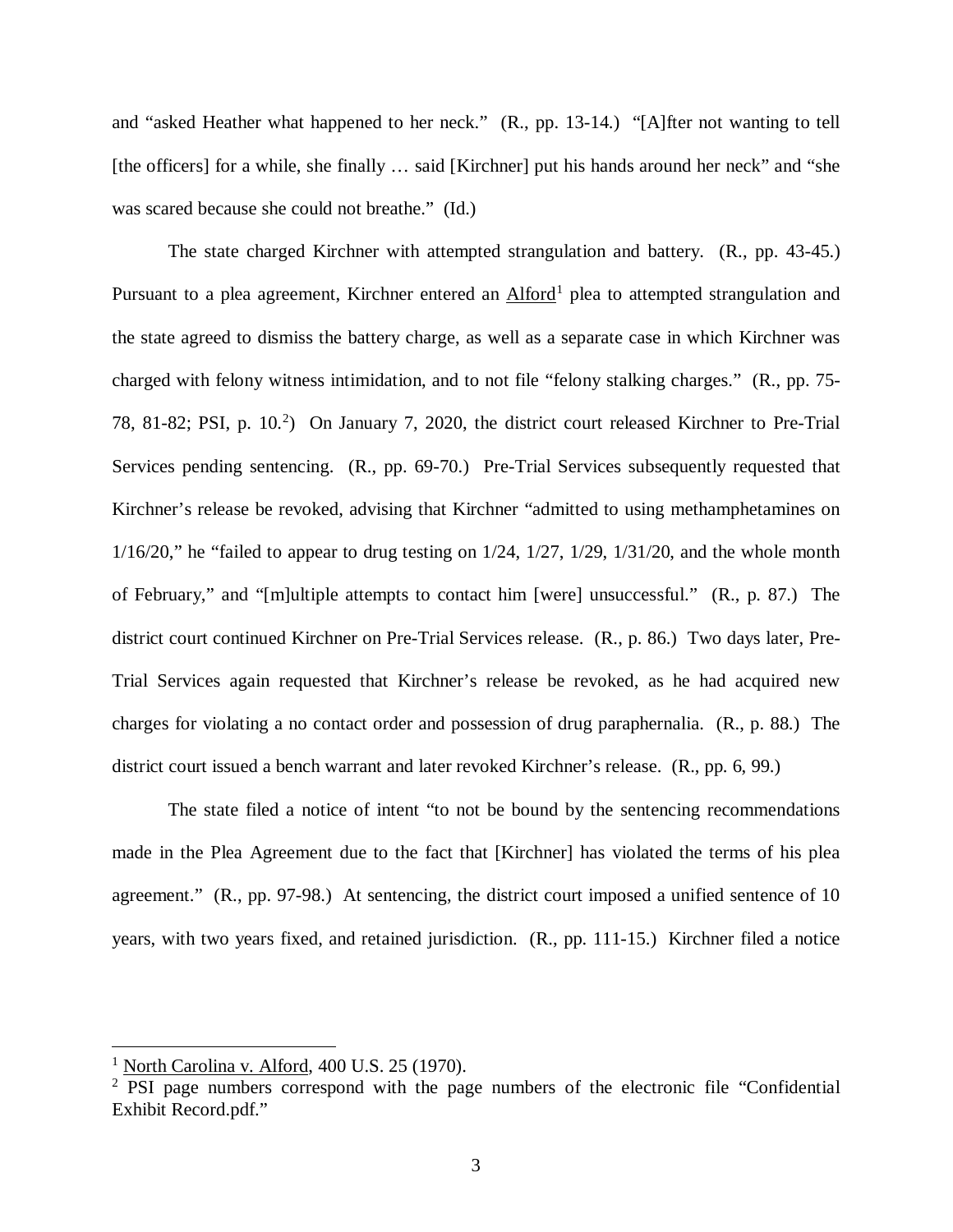of appeal timely from the judgment of conviction. (R., pp. 117-20.) He also filed a Rule 35 motion for reduction of sentence, which the district court denied. (Supp. R., pp. 10-11, 17-18.)

Kirchner asserts his sentence is excessive in light of "the substantial mitigating factors that exist in this case." (Appellant's brief, p. 1.) The record supports the sentence imposed.

#### B. Standard Of Review

Appellate review of a sentence is based on an abuse of discretion standard. State v. Dobbs, 166 Idaho 202, \_\_\_, 457 P.3d 854, 855 (2020) (citation omitted). "Where a sentence is not illegal, the appellant has the burden to show that it is unreasonable and, thus, a clear abuse of discretion." State v. Schiermeier, 165 Idaho 447, 454, 447 P.3d 895, 902 (2019) (citation omitted). "A sentence fixed within the limits prescribed by the statute will ordinarily not be considered an abuse of discretion by the trial court." Id. "A sentence of confinement is reasonable if it appears at the time of sentencing that confinement is necessary 'to accomplish the primary objective of protecting society and to achieve any or all of the related goals of deterrence, rehabilitation, or retribution applicable to the given case.'" Id. (quoting State v. Toohill, 103 Idaho 565, 568, 650 P.2d 707, 710 (Ct. App. 1982)). The district court has the discretion to weigh those objectives and to give them the weight deemed appropriate. Dobbs, 166 Idaho at \_\_\_, 457 P.3d at 856. "In deference to the trial judge, this Court will not substitute its view of a reasonable sentence where reasonable minds might differ." State v. Bodenbach, 165 Idaho 577, 591, 448 P.3d 1005, 1019 (2019) (citation omitted).

### C. Kirchner Has Shown No Abuse Of The District Court's Discretion

Application of these legal standards to the facts of this case shows no abuse of discretion. At sentencing, the district court articulated the correct legal standards applicable to its decision.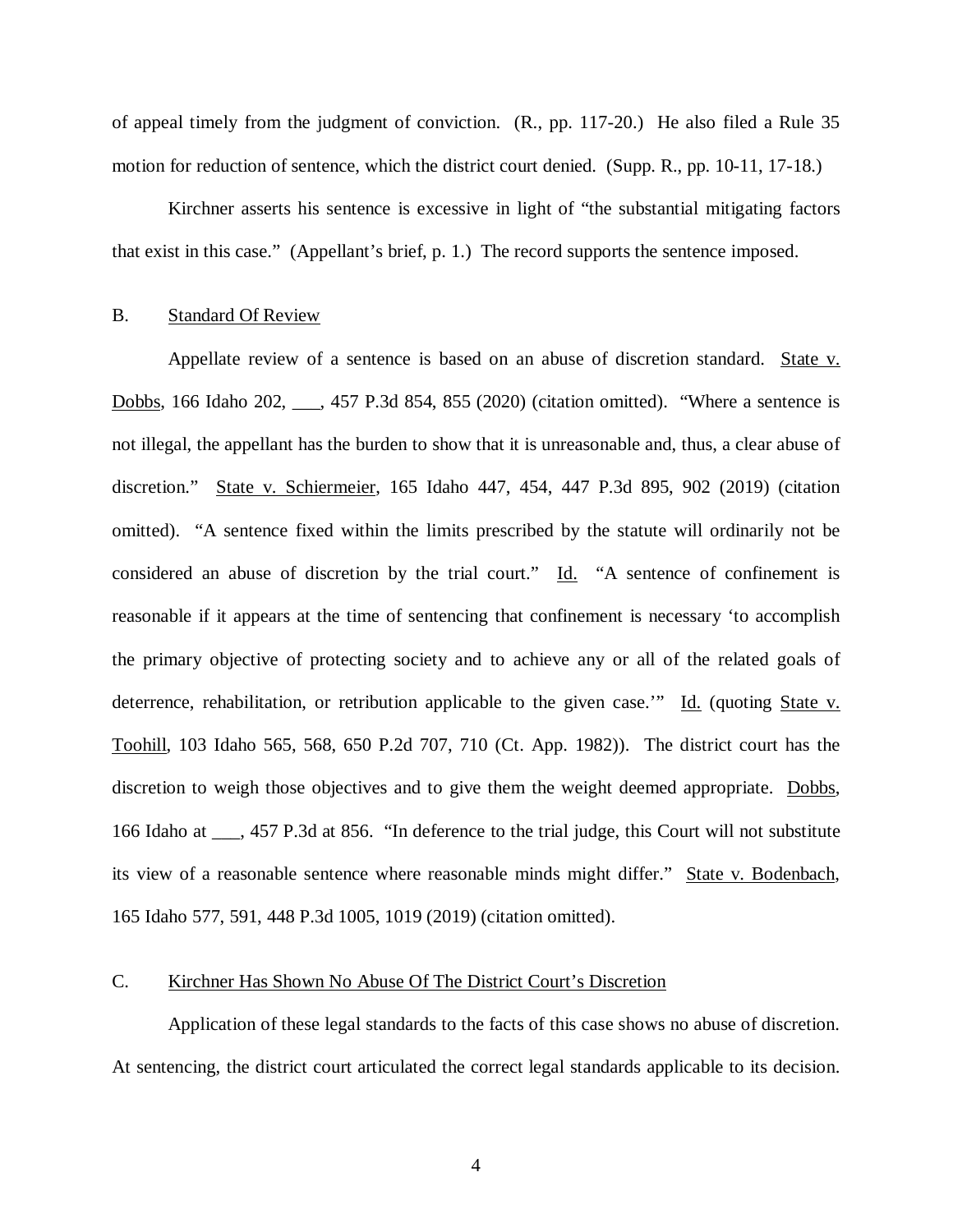(Tr., p. 17, L.  $22 - p$ . 18, L. 4.) It noted that Kirchner's crime in this case "was certainly a serious offense" (Tr., p. 18, Ls. 5-6) and that "many of the charges" contained in his criminal record are "serious" (Tr., p. 20, Ls. 15-16). It also noted that Kirchner has a history of refusing to participate in treatment as ordered, failing to abide by the terms of community supervision, and absconding, and that he performed abysmally while on pre-trial release in this case. (Tr., p. 19, L. 23 – p. 21, L. 23.) The court stated, "I have to consider whether you are going to obey the Court's orders, which you have not done. You have failed to do nearly every single thing this Court has ordered you to do," and, "I have you basically showing me that you are not going to – you don't care what this Court orders; that you are going to do what you want to do, no matter what, even though the Court has ordered certain things to happen." (Tr., p. 19, L. 24 – p. 20, L. 8.) The court concluded that Kirchner was not a viable candidate for probation or communitybased treatment, advising, "I think the risk to the community is too high. I think, based on your failure to comply with this Court's orders in the past, I'd just be setting you back up to disobey the Court's orders" (Tr., p. 26, Ls. 1-6), and, "I just, frankly, don't believe you will do what I ask you to do, based upon where you are" (Tr., p. 24, Ls. 3-4). The district court reasonably chose to impose a unified sentence of 10 years, with two years fixed, and retained jurisdiction so it would "know for sure [Kirchner] will get treatment."  $(Tr, p. 23, Ls. 16-22; p. 24, Ls. 6-8.)$ 

The district court's analysis is supported by the record. Kirchner battered and attempted to strangle his girlfriend, Heather, after she went to his residence as he requested, leaving "a big goose egg above her left eye" and "red marks" and bruising on her neck. (R., pp. 13-14.) Heather told officers that she no longer lived with Kirchner because he "did this kind of thing to her before" (R., p. 13), and Kirchner later admitted to having a "history of violence toward the victim" (PSI, p. 2).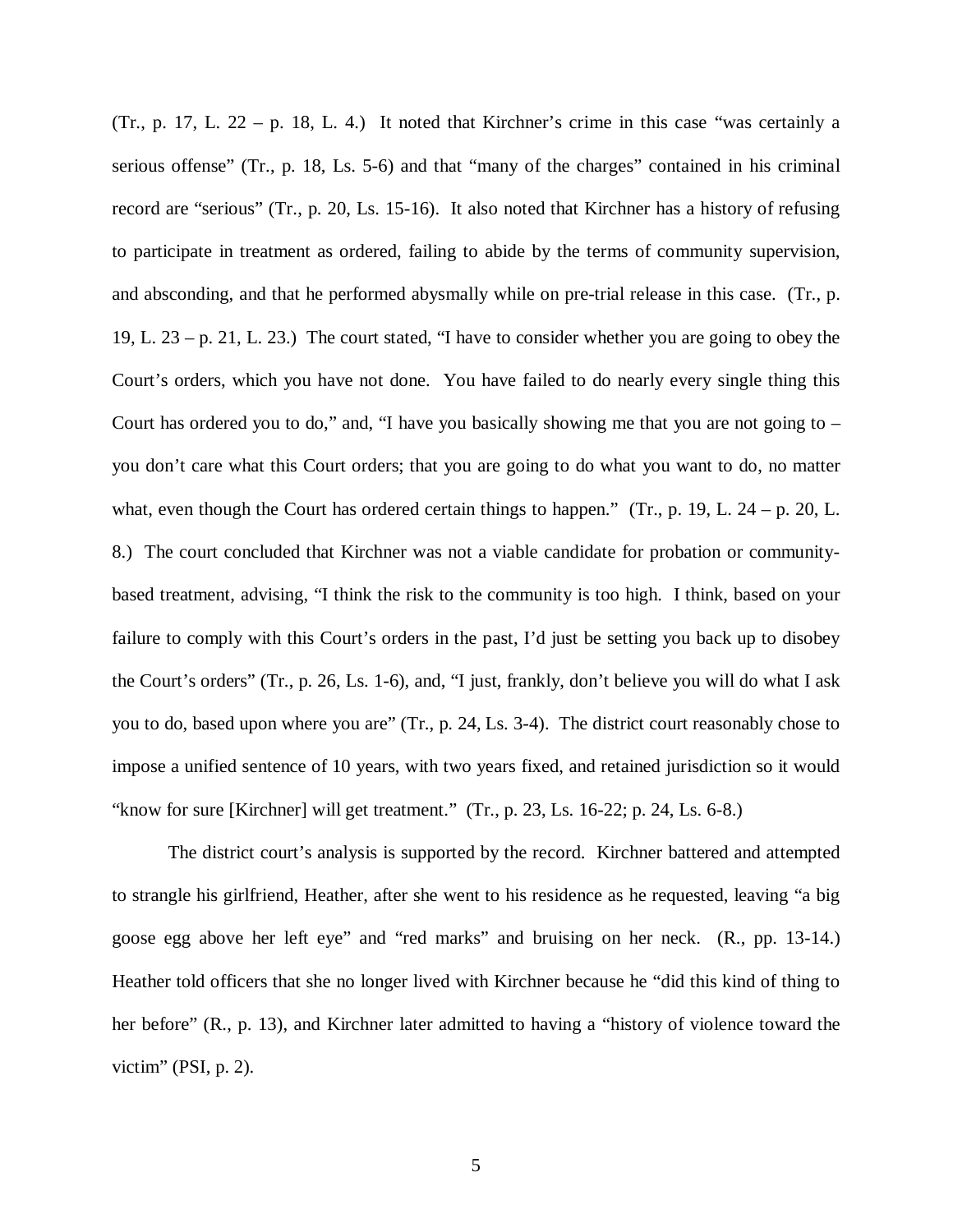Kirchner also has a history of domestic violence against his ex-wife, Ashley, whom he battered "in their home with the children present." (PSI, pp. 11, 14.) He was convicted of domestic battery against Ashley following an incident in 2015 that was disturbingly similar to the instant offense; Ashley reported that Kirchner "started smacking" her in the head, then "got on top of her and put his hands around [her] neck and started strangling her." (PSI, pp. 9, 56.) She also advised that "there had been 7 to 8 physical incidents" in the 10 months preceding that battery. (PSI, p. 56.) Kirchner was placed on probation following his conviction for the domestic battery; however, he "never signed up for supervision and a probation violation was filed a month later." (PSI, p. 11.) He "received a jail sanction on this violation prior to being released back to probation in December 2016. In March 2017, another probation violation was filed for non-payment and failure to appear," after which Kirchner absconded supervision for approximately two years. (Id.) He was arrested in March 2019 and was thereafter ordered to participate in Domestic Violence Court, but he failed to engage in treatment. (Id.) Consequently, Kirchner's probation was revoked and he "finished the remainder of his sentence in jail." (Id.)

After Kirchner committed the instant offense, he persisted in his criminal behavior, incurring new charges for violation of a no contact order and intimidating a witness. (PSI, pp. 10-11.) He admitted that he "had 99 NCO violations" with Heather while he was in jail for the instant offense. (Confidential Document Record, p. 9.) Kirchner also violated the terms of his pretrial release in this case by testing positive for methamphetamine, failing to report for drug testing for more than a month, and avoiding supervision. (PSI, p. 11; R., p. 87.) Additionally, Kirchner "no-showed" for his scheduled appointments with the presentence investigator on two separate dates. (PSI, p. 20.)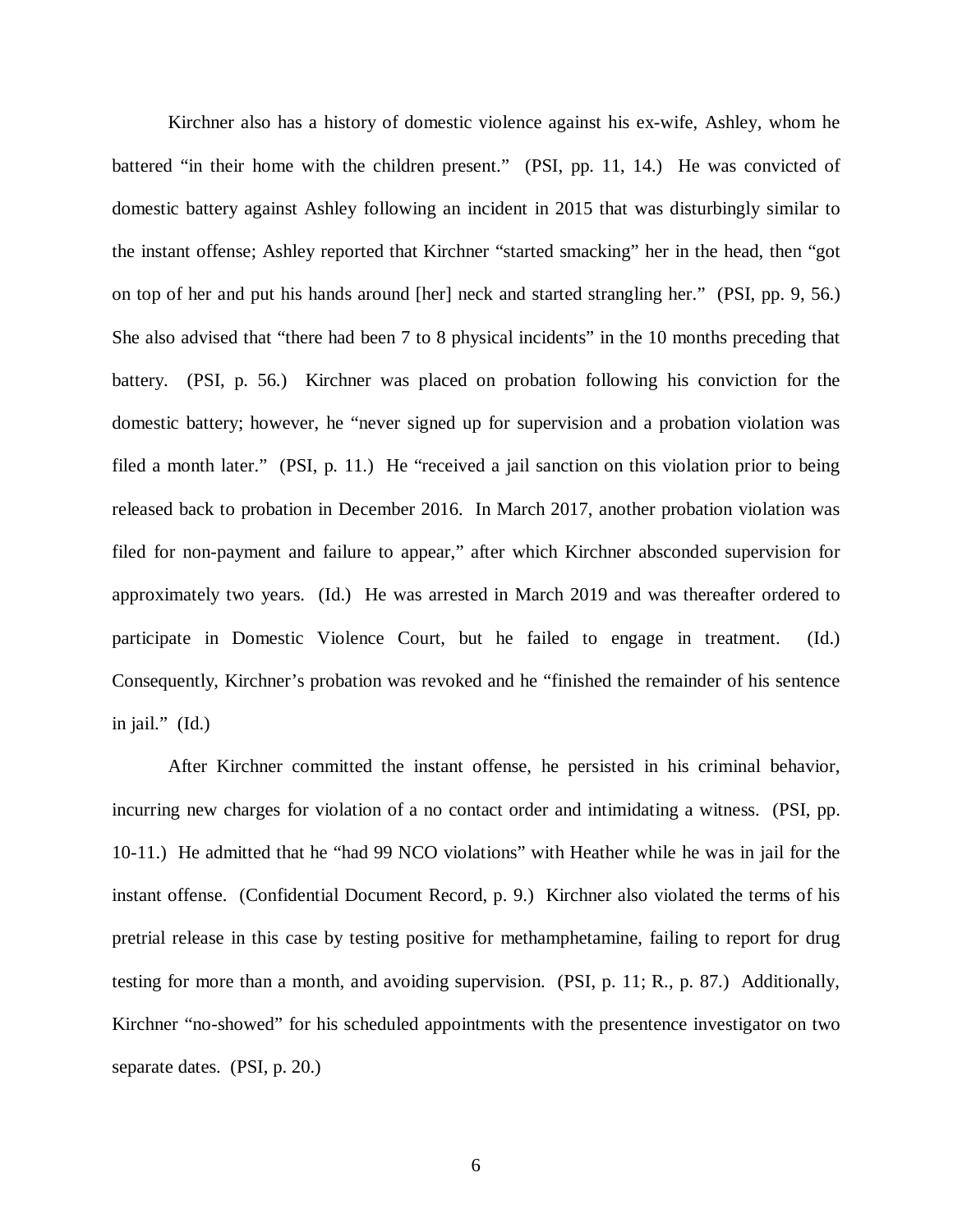The domestic violence evaluator determined that Kirchner presented a high risk to reoffend and that Kirchner was "[a]mbivalent" with respect to his need for treatment. (PSI, pp. 41, 43.) The psychological evaluator likewise reported that, while Kirchner had "some insight regarding the need for change," he "simply is not motivated due to apathy." (PSI, p. 2.) The evaluator advised that Kirchner "will not be able to access or maintain appropriate treatment without external support" and that, if placed in a problem-solving court, he would require "significant supervision and support to ensure compliance." (PSI, p. 3.) Although Kirchner applied for problem-solving court, he was denied entry into Domestic Violence Court for being "[t]oo difficult to supervise," and he was also denied entry into Veterans Court because he "is a high risk for domestic violence and [the] program will not be able to mitigate this risk to the community." (Confidential Document Record, p. 8.)

The record supports the district court's conclusions that Kirchner's instant offense and other criminal offenses were serious, that Kirchner has demonstrated an unwillingness to abide by the terms of supervision in the community, and that he is not a viable candidate for probation due to the risk he presents to the public and his lack of motivation for, and failure to comply with, community-based treatment. Kirchner has failed to establish that the district court abused its discretion by imposing a unified sentence of 10 years, with two years fixed, and retaining jurisdiction.

On appeal, Kirchner argues that his sentence is excessive because he was diagnosed with PTSD in 2015, he claims his conduct was unintentional, and the psychological evaluator felt that Kirchner presents "only" a moderate risk to reoffend and recommended Veteran's Court. (Appellant's brief, pp. 4-5.) Although Kirchner largely attributes his actions in the instant offense to his PTSD, the record indicates that he previously received treatment for his PTSD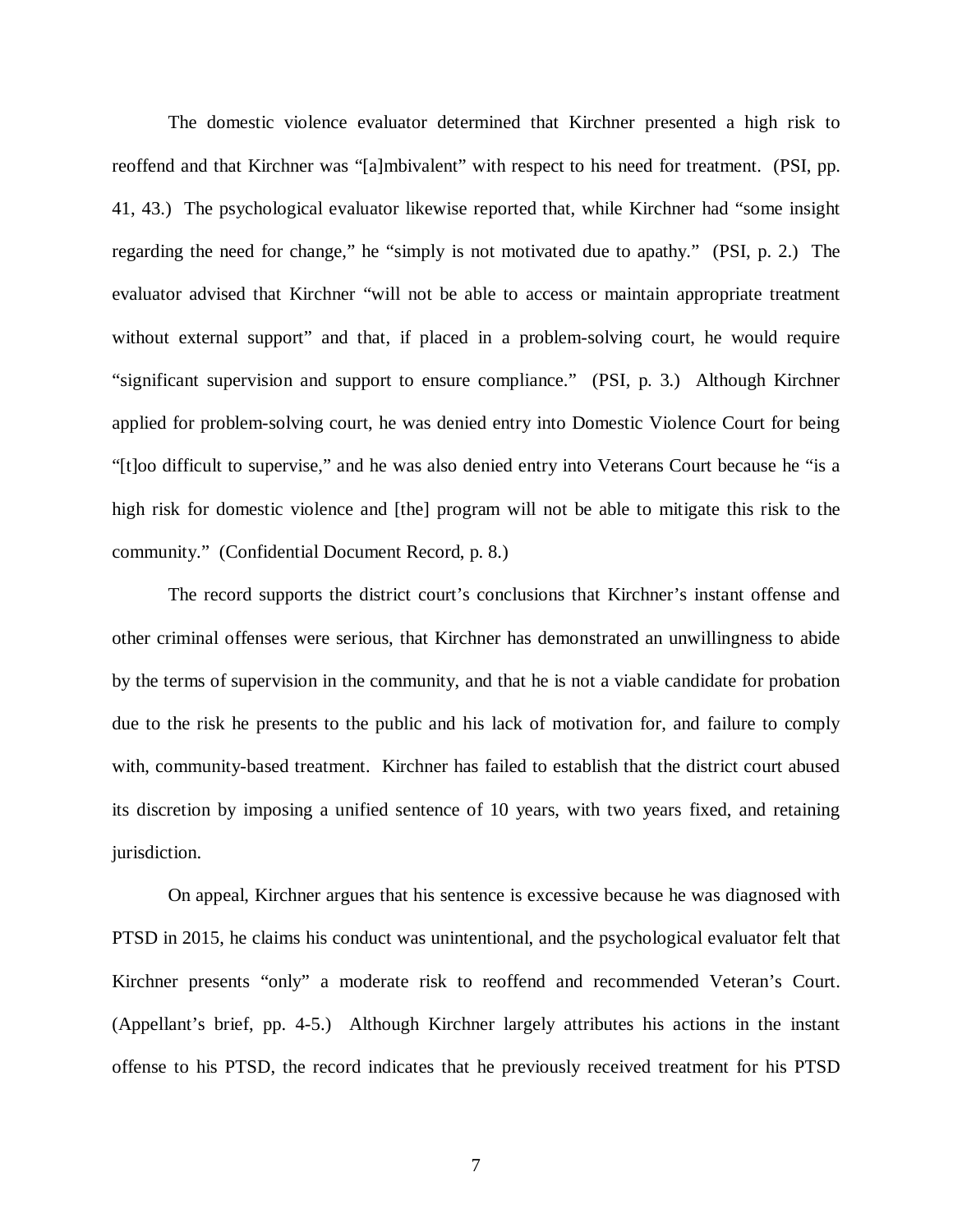through the United States Navy in 2012, and that his VA benefits would cover additional treatment, yet he chose not to engage in any further treatment – even after his parental rights were terminated in 2015 "due to his PTSD" or after he was convicted of domestic battery in 2016. (PSI, pp. 9, 14, 16, 43.) Furthermore, as addressed above, Kirchner failed to engage in treatment when he was previously ordered to participate in Domestic Violence Court, and, after he committed the instant offense, he was deemed ineligible for both Veterans Court and Domestic Violence Court due to his "high risk for domestic violence" and the programs' inability to safely supervise him in the community. (Confidential Document Record, p. 8.) Kirchner's arguments do not establish an abuse of sentencing discretion.

Kirchner's sentence is appropriate in light of the seriousness of the offense, the harm done to the victim, Kirchner's high risk to reoffend, his refusal to abide by court orders, and his demonstrated unwillingness to comply with the terms of supervision in the community. Kirchner has not demonstrated that the district court abused its discretion when it determined that a unified sentence of 10 years, with two years fixed, was necessary to meet the goals of sentencing.

#### **CONCLUSION**

The state respectfully requests this Court to affirm Kirchner's conviction and sentence.

DATED this 30th day of March, 2021.

 \_/s/ Kenneth K. Jorgensen\_\_\_\_\_\_\_\_ KENNETH K. JORGENSEN Deputy Attorney General

 VICTORIA RUTLEDGE Paralegal